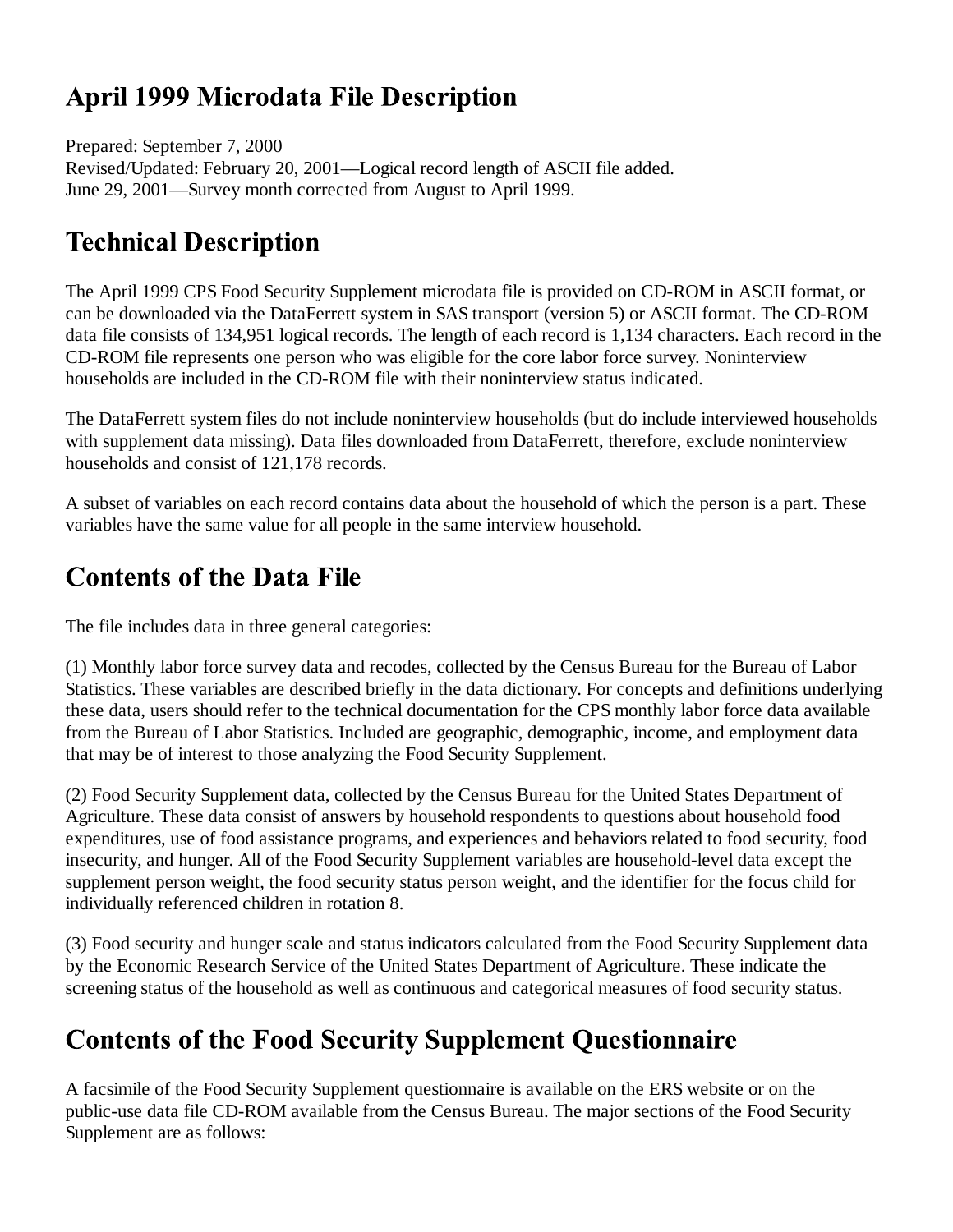(1) Food Spending and Program Participation (HES1 - HESP9).

(2) Food Sufficiency and Food Security (HESS1 - HESSH5A). This section includes the 18 food security and hunger items used to calculate the household food security scale.

(3) Ways of Avoiding or Ameliorating Food Deprivation - Coping Strategies (HESC1 - HESC4).

(4) Minimum Food Spending Needed (HES10)

## **Changes from Previous Years' Food Security Supplements**

The 1999 Food Security Supplement was almost unchanged from 1998. (Note, however, that the 1998 and 1999 files differ substantially from 1995-97 files, especially in regard to the order of the main food security items and screening of those items to reduce respondent burden. The main series of questions was reordered in 1998 to approximate the severity order of the items and renamed to reflect the new questionnaire structure. The reordering allowed insertion of two internal screens and a less stringent initial screen, which is described below.)

Other innovations in 1998 that were continued in 1999 included (1) the split ballot test of individually referenced questions (described below); (2) the expanded set of "how often did this occur?" followup questions to the main food security and hunger series; and (3) the final question which asks the respondent what would be the lowest amount the household could spend for food per week or per month and still provide a healthy, acceptable diet.

Changes from 1998 include: (1) A series of questions on food spending at various kinds of places plus a followup asking about usual spending for food, replaced the single "usual" household food expenditure question asked in 1998 and in rotations 1-7 of 1997. The 1999 series was similar to that used in 1996 and in rotation 8 in 1997. (2) A split ballot test of two forms of the USDA/NHANES food sufficiency questions (HESS1 and HESS1A/HESS1A1) replaced a different test carried out in 1998.

#### **Screening of the Food Security Supplement**

The Food Security Supplement includes several screens to reduce respondent burden and to avoid embarrassing respondents by asking them questions that are inappropriate given other information which they have provided in the survey. Some of the screener variables use information from the monthly labor force core data as well as from the Food Security Supplement. Households with income above 185 percent of the poverty threshold for that household (HRPOOR=2, estimated from HUFAMINC and HRNUMHOU) who responded "no" to HES2 were skipped over the questions on participation in food assistance programs. Households with income above 185 percent of poverty who registered no indication of food stress on HES2, HESS1, or HESS1A/HESS1A1 were skipped over the rest of the "Food Sufficiency and Food Security" section and the "Ways of Avoiding or Ameliorating Food Deprivation" section. There are also two "internal" screeners in the main food security section (the questions used to calculate the household food security scale). This series of questions is divided into three blocks. After the first and second blocks, households which have registered no indication of food stress in the preceding block are skipped over the rest of the "Food Sufficiency and Food Security" section.

The screening rules that determine whether a household was asked the questions used to calculate the food security scale have varied somewhat during the first 5 years of fielding the Food Security Supplement. These different screening procedures biased estimated prevalences of food insecurity and hunger differently in each year. Adjustments must be made for these differences to compare prevalences of food security and hunger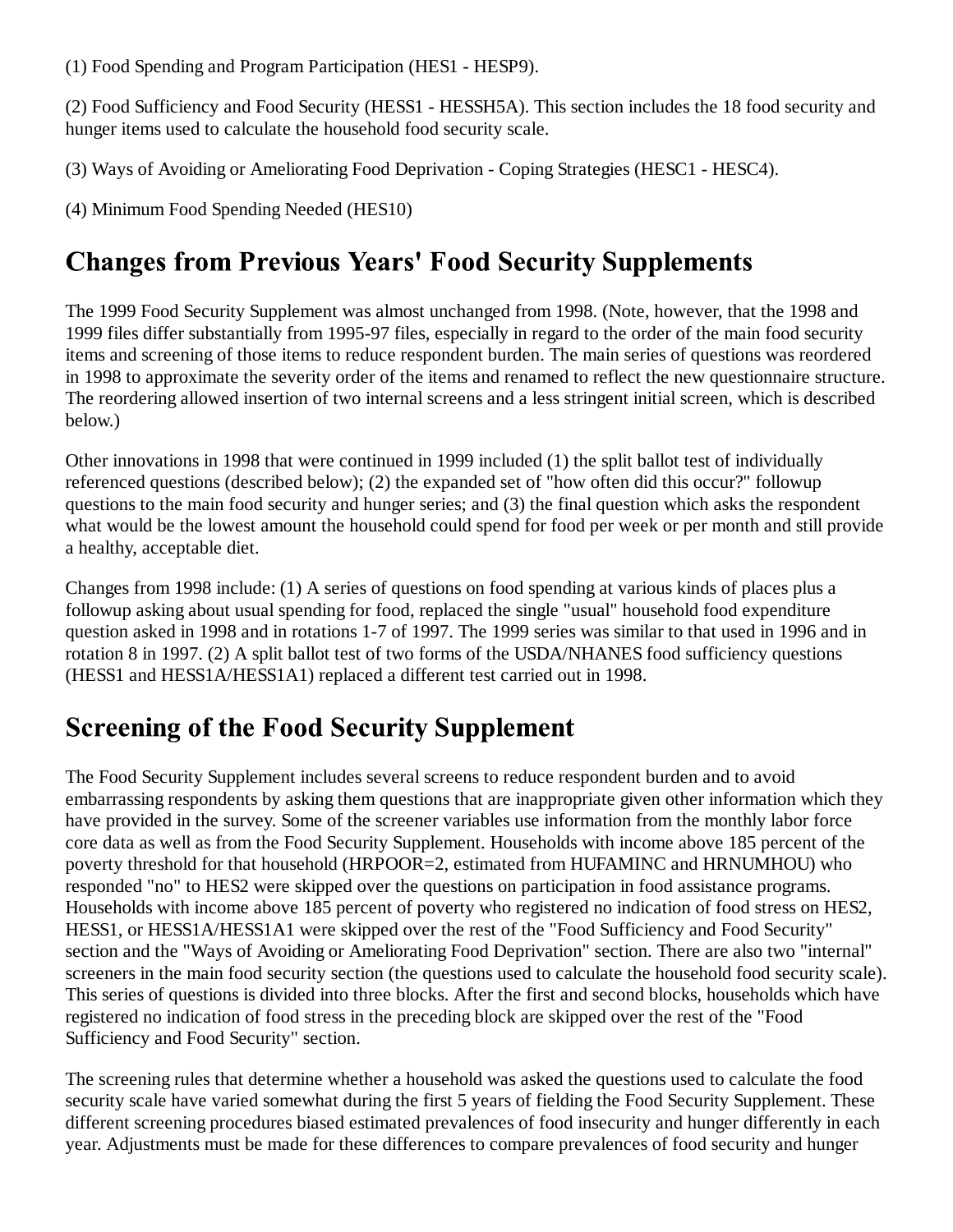across years. This topic is discussed further below under the heading "Food Security Scales and Screener Variables."

Screeners also were applied based on whether the household included any children, so that households without children were not asked questions that refer specifically to children. This screener, as calculated at the time of the survey, classified as children all persons age 17 or younger. However, for processing and analyzing the food security data, persons who are household reference persons or spouses of household reference persons (PERRP=1, 2, or 3) are not considered children even if they are 17 or younger. The food security scale, status, and screener variables reflect this recoding; however, the individual item responses are not recoded, and the user will need to recode these if they are to be analyzed or used to replicate scale scores.

# **Experimental, Individually Referenced Questions**

Continuing the split-ballot test first conducted in 1998, households in HRMIS=8 were asked several food security questions referenced to the respondent or to a specific child in place of corresponding questions in other month-in-sample groups referred either to all adults or all children in the household. Adult items normally asked of "you or other adults in the household" in multiple-adult households were referenced only to the respondent. Selected items that are normally asked of "the children" in multiple-child households were asked of a specific focus child in these households. The selection of the focus child was randomized with respect to characteristics of interest based on which child's birthday was nearest to the date of interview. As a lead-in to the first such question, the respondent was advised, "The next questions ask about a particular child living in the household, that is, (CHILD'S NAME)." In subsequent questions, the child's name was inserted as a referent. Because these questions refer to specific individuals, and not to the experience of all members of the household, it is not possible to calculate scale scores for these households that are precisely comparable with those of other households. For this reason, these households are assigned missing values on food security scale and status variables, and an adjusted set of weights is provided to account for their exclusion (see section on weighting below). The focus child in households in rotation 8 is identified by the variable PRSCHILD.

#### **Food Security Scales and Screener Variables**

The main purpose of the Food Security Supplement is to provide information about food security, food insecurity, and hunger in the nation's households. Several variables are provided in the data file to identify the food security status of each household during the previous 12 months. All of these variables are based on responses to a set of 18 items in the supplement that are indicators of food insecurity and hunger. HRFS12M3 is the raw score—a count of the number of items affirmed by the household respondent. HRFS12M4 is the household food security scale score, a continuous score based on fitting the data to a single-parameter Rasch model. Computed values range from about 1 to 14. Scale scores for households that affirmed no items cannot be calculated within the Rasch model. These households are food secure, but the degree of their food security is not known, and may vary widely from household to household. They are assigned scale scores of -6 to remind users that they require special handling in analyses that assume linearity of the scale scores. HRFS12M1 is a categorical variable based on the scale score, which classifies households in three categories: food secure, food insecure without hunger, and food-insecure-with-hunger. HRFS12M2 is the same as HRFS12M1 except that the food-insecure-with-hunger category is subdivided to level 1 and level 2 hunger. The level 2 hunger category corresponds with the severe hunger category described in *Household Food Security in the United States: Summary Report of the food security measurement project*, published by the Food and Nutrition Service.

The food security variables described in the previous paragraph are based on the 18 food security indicator items as they were administered in the 1999 survey. A second set of food security scale and status indicators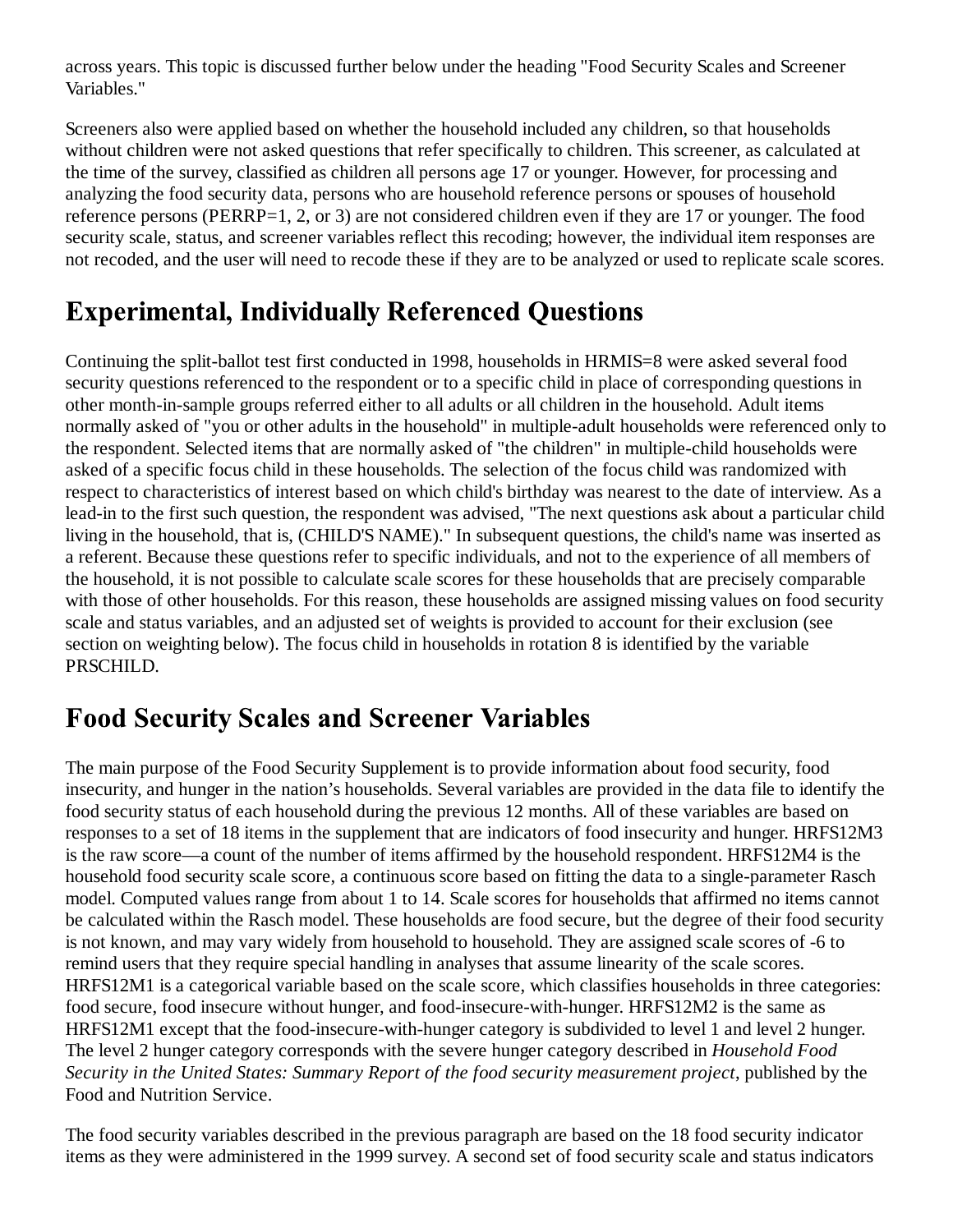are provided that are adjusted for interyear differences in survey screening procedures. These "commonscreen" variables are comparable to corresponding variables in earlier years' data, and prevalence estimates based on them are comparable across these years. The common-screen-based food security variables are HRFS12C3 (raw score), HRFS12C4 (Rasch-based scale score), HRFS12C1 (three-category food security status indicator), and HRFS12C2 (4-category food security status indicator). The common-screen food security variables are needed because the screening procedures used in administering the Food Security Supplements varied somewhat from year to year. In all years, households that were screened out after a few initial questions are classified as food secure. However, comparisons across years of the item responses of households with identical responses to the preliminary screener variables show that some households that were screened out under more stringent screening rules would have been classified as food insecure (or, in a few cases, even as food-insecure-with-hunger) if they had not been screened out. The screening procedures, therefore, bias prevalence estimates of food security and hunger downward, and the extent of the bias varies across years. To compare prevalence rates across years, it is essential to adjust the data from each year so that it matches, as nearly as possible, a common set of screening procedures. That is, negative responses must be imputed to households that would have been screened out at the initial screener in any year. For surveys prior to 1998, negative responses also must be imputed to "downstream" variables for households which would have been screened out by either of the internal screens that were first implemented in 1998.

Two screener status variables are provided. HRFS12MS refers to screening status under the screen actually applied when the survey was administered (the "maximum-sample screen.") The variable indicates whether the household was screened out at the initial screen (before the first of the 18 indicator items), or was screened out after the first or second blocks of items, or was not screened out and was asked all items. Households that were screened out after the first block, but without having given a valid response to any of the items in the block are coded as missing on HRFS12MS. Maximum-sample food security scale and status variables (HRFS12M1, HRFS12M2, HRFS12M3, HRFS12M4) for these households also are coded as missing.

HRFS12CS refers to screening status under the 1995-1999 common screen. Categories are the same as for the maximum-sample screen variable, and households that would have been screened out with no valid responses to any of the indicator items under the common screen are coded as missing. Common-screen food security scale and status variables (HRFS12C1, HRFS12C2, HRFS12C3, HRFS12C4) for these households are coded as missing.

## **Constructing Household Characteristics from Person Records**

To compute some household characteristics such as household size, presence of children, or presence of elderly, it is necessary to identify the records of all persons in the same household. Households are uniquely and completely identified by State of residence (GESTCEN), household identifier (HRHHID), and household serial suffix (HSERSUF). Sort records within households by PERRP if the household reference person record must be the first record in the household. To match to other months' CPS files, add the HRMIS variable to the household identification, adjusting one of the files for the difference in survey month.

## **Weights-Estimating Population Distributions of Person and Household Characteristics**

The CPS is a complex probability sample, and interviewed households as well as persons in those households are assigned weights so that the full interviewed sample represents the total national non-institutionalized population. Initial weights are assigned based on probability of selection into the sample, and weights are then adjusted iteratively to match population controls for selected demographic characteristics at State and